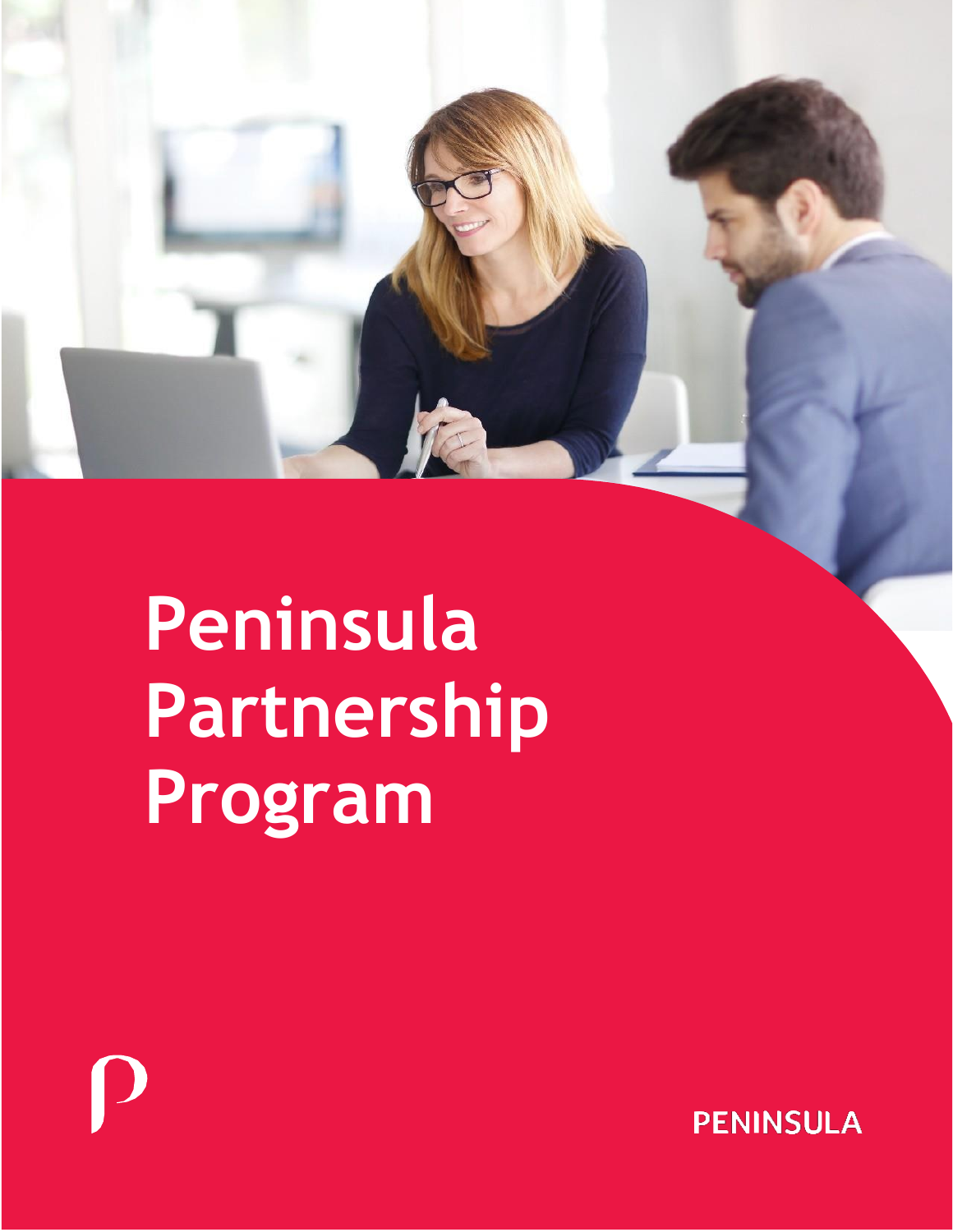## **Partnership Objective**

Our objective is to build a reciprocal relationship by providing your members with resources, training and advice to support their practices with all manner of **human resource** and **health and safety** (H&S) needs and requirements.

### **About Peninsula**

Peninsula provides small and medium sized businesses with employer advice, HR and H&S support - an alternative to an in-house HR and H&S team. A unique bundle of complimentary services at an affordable monthly subscription makes it an attractive solution to businesses in and around Hinton and District.

#### **Client Base**

Canadian operations commenced in 2017 and services are now offered in Ontario, Alberta, and B.C, with the goal of cross country expansion. Of the over 4,500 clients we currently serve, 70% or more have employee counts of between 2-15, so we fit in perfectly with your membership base. We have been operating since 1983 and have established ourselves as a trusted consultancy approaching 100,000 businesses serviced across five countries in every sector and industry.

#### Our range of services include:



HR compliance, where an expert will assess your needs and provide tailored documentation to ensure compliance with employment standards legislation.



SafeWorkCheck review, which is an independent evaluation of health & safety compliance.



Health and Safety, where a consultant will provide you with a framework for managing health & safety in your workplace.



24-hour telephone access, to professional expertise on our advice line.

∦bright"

Online HR Software, through BrightHR an absence management system with clocking-in technology and expense tracking.



Peninsula Protect, which will cover your legal costs if a lawsuit is brought against your business.

| ı |
|---|
|   |
| ٠ |
|   |

Continuous review of change in law and subsequent notification of these changes to vou.

The information provided in this document is for the sole purpose of providing a comprehensive proposal for HR & OHS Services to their members. Any unauthorized reproduction/sharing of this document, or the contents therein, is strictly prohibited.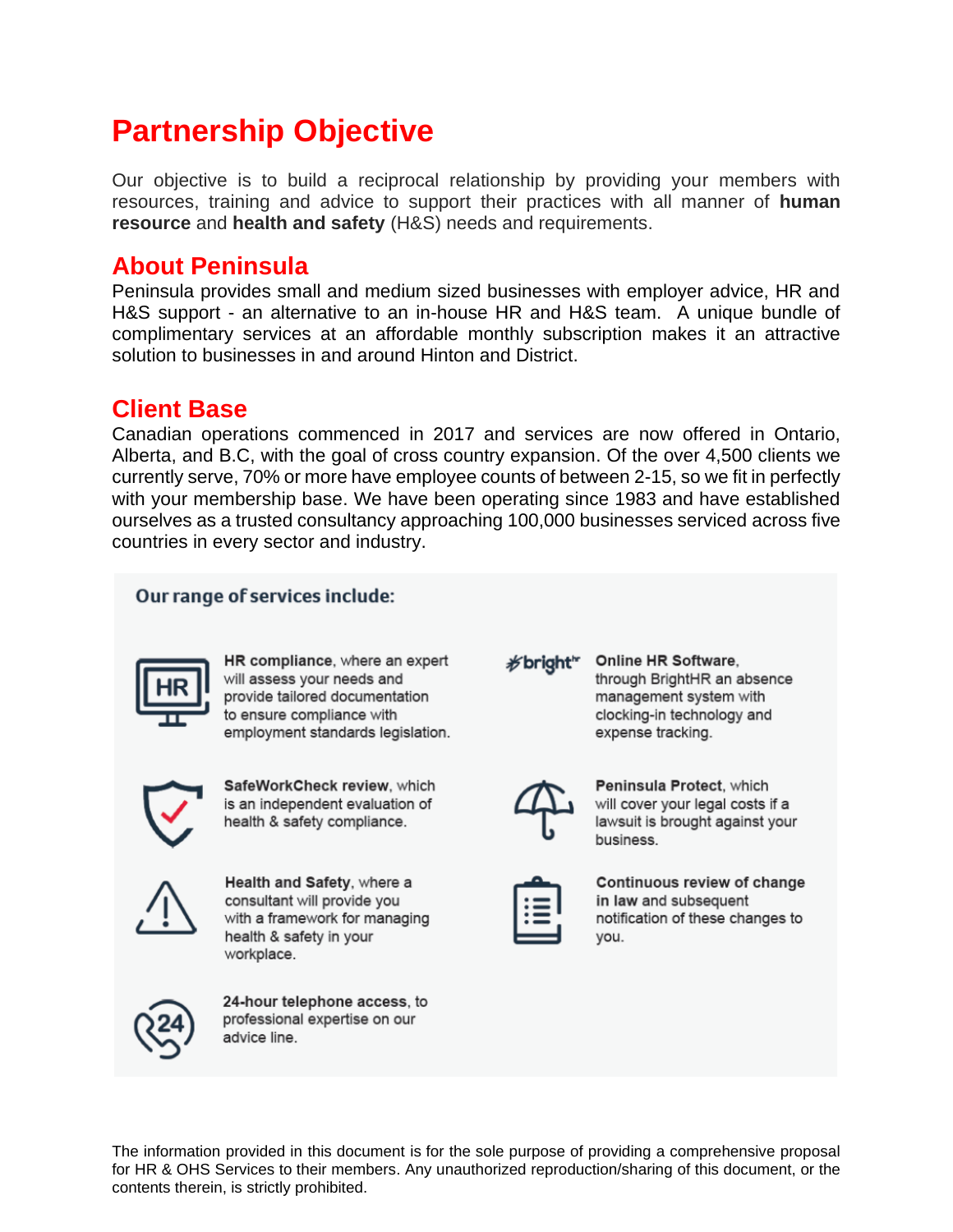## **Benefits of a Partnership with Peninsula**

- Partner with a trusted Canadian market leader in HR and Workplace Health and **Safety**
- Services, compliance, and peace of mind to member base to mitigate HR and H&S claims
- Joint events and marketing opportunities to reach members and increase engagement
- Enhanced member retention by providing HR and OHS content for internal communications
- Referral rewards one-time referral reward paid for every member signing up for our services
- Exclusive pricing on our services for members
- Complimentary services for our members
	- o Advice and consultations
	- o Events and webinars
	- o Content and communications

## **Peninsula Premium Benefits**

#### **Our Full Compliance Service**

Our service is designed to support employers, managers and supervisors with tailored HR and H&S assistance in the form of 24/7 advice 365 days a year via our client Advice Line, HR software, HR and H&S documentation and Peninsula Protect. Our team of experts are always on standby, ready to help clients with any employment issue.

We are the only HR and H&S service provider in Canada that provides comprehensive protection and peace of mind through our Peninsula Protect service. Signing up for our Full Compliance Protection plan keeps a client's business safe, with legal representation in the event a claim is made against them. This includes the legal costs of defending and contesting any employment or health & safety related case.

Clients receive coverage of up to \$125,000 for legal costs per claim made in a contract year and an annual aggregate limit of \$500,000. If we are unsuccessful in defending against the claim, our discretionary benefit, Peninsula Protect covers their legal fees.

Peninsula's award-winning HR software and support service, BrightHR, allows clients to manage employees' time off, track work hours, and get automatic and accurate calculations. This cloud-based software allows employers to remotely keep track of employees' leave requests and create shifts and schedules.

Our service is meant to be accessible to small and medium sized businesses who cannot afford to employ HR staff but still want expertise in this department. For this reason, we provide our service at a price that is affordable to small businesses, that is significantly lower than the cost of employing even one additional staff member.

The information provided in this document is for the sole purpose of providing a comprehensive proposal for HR & OHS Services to their members. Any unauthorized reproduction/sharing of this document, or the contents therein, is strictly prohibited.